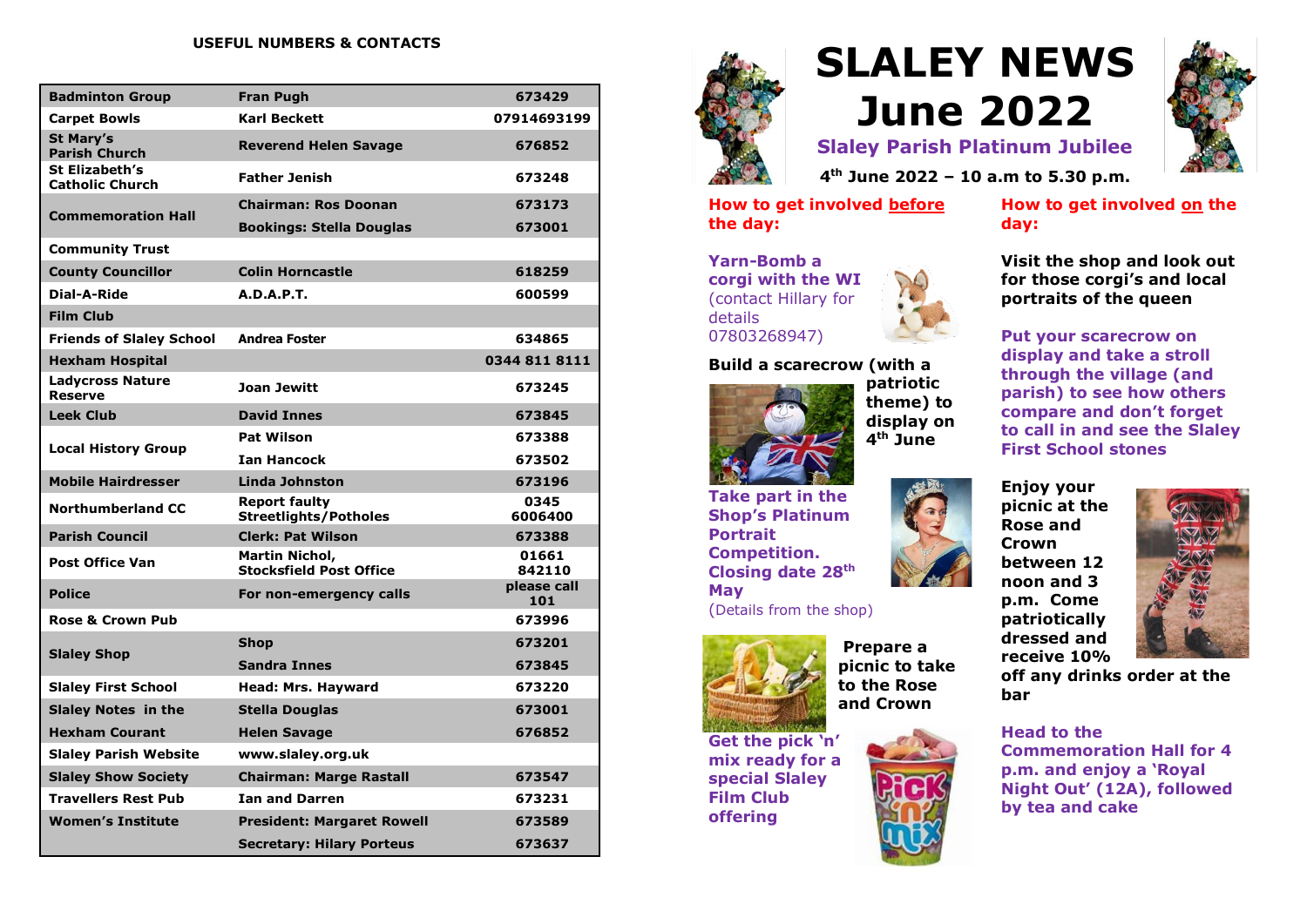

#### **We are now open from 3-5pm on a Friday afternoon.**

### **Platinum Jubilee Portrait Competition**

Please get in your entries for the Slaley Platinum Portrait Competition. You can work in any medium and your portrait will be displayed in the shop over the Jubilee weekend. There will be prizes!

## **The second Slaley Seedling Swap**

Following the success of the seedling swap last year we are going to hold another swap on the day of the Slaley Wander, Sunday 12th June. Please bring your seedlings along on the day or in the week before and come along on the day and see what treasures you might find!

#### **Bread and Baking**

We now have a great range of home baked bread, biscuits and scones, all produced locally so why not come in and give yourself a treat!

Over the Winter we have been working on the damp proof course around the outside of the shop. We are now in a position to repair the render. We have taken advice and decided that in the long term the best plan is to replace the render on the whole of the shop. We hope that this work will start in the next couple of months. There will be scaffolding but we will try and keep disruption to a minimum and hope that everyone will appreciate the 'facelift'.



#### **The search continues…**

Following on from our good news last month that Northumberland County Council has approved our project (which shows that we have provided evidence of our commitment and supportive community); and with enough funds in place to officially register our

application, we will soon be able to receive a refugee family/couple/individual into our community, with full support, for a 2yr period.

There's a sticking point of course. Accommodation. We are still on the search. Group members Lynn and Robb Allanson are following up every lead in the catchment area and are keen to emphasise that a vacant property or rental just about to become vacant, a holiday home or an Airbnb would be considered with added advantages to the owner "There will be 2 years of guaranteed income

and we will pay the market rent" Lynn says "and when the 2 years are up, the property would be left in a really good condition".

"We know how much everyone wants to help" she says, "and this is the final piece of the jigsaw. It would be great if we could find something even if it were only for one person – it would be one person in a better place with security and safety."

"We are really hopeful we can make this happen and would ask if you have somewhere – or know of somewhere, that you get in touch."

Project Lead, Mark Jennings Tel: 07449 879487

Plans to hold a high summer fund raiser are underway in conjunction with the Slaley WI who have made the project their official charity of the year.

**[www.justgiving.com/fundraising/slaley-and-the-shire-welcomes](http://www.justgiving.com/fundraising/slaley-and-the-shire-welcomes)**



Knitters of Slaley! … Its time to put down your needles and assemble your Corgis!

Slaley WI have been thrilled by the amount of interest shown in helping with the planned Corgi Yarn Bomb in the Slaley

Shop Garden for Saturday June 4th's Jubilee celebrations in the village…did everyone spot the deliberate mistake on the printed pattern from the shops pattern dispenser? It said Corgis had to be ready for July  $4<sup>th</sup>$ , not June  $4<sup>th</sup>$ ! Human error of course. Apologies for any confusion.

By all accounts it's not the easiest of patterns but it is well known that there are many accomplished knitters in our midst and look forward to welcoming them over the course of this week. Secretary Hilary Porteus can help with any queries on Tel: 01434 673637.

We will be assembling the 'Bomb' very very early on Saturday (June 4th!!!) but the shop has kindly offered to collect them for us in the week prior, if your fourlegged friend is already finished. If you want your corgi returned, please attach your name. We've heard that Slaley Show has a class for knitted corgis so you may want to enter yours? If any remain, we would like to be able to sell them to support our chosen charity the Slaley and Hexhamshire Welcomes project.

The decision to combine the display with a mini competition of 'Hunt the Corgi' or Guess How Many Corgis are here' will be decided on the day depending on how many there are!

Thanking everyone in anticipation.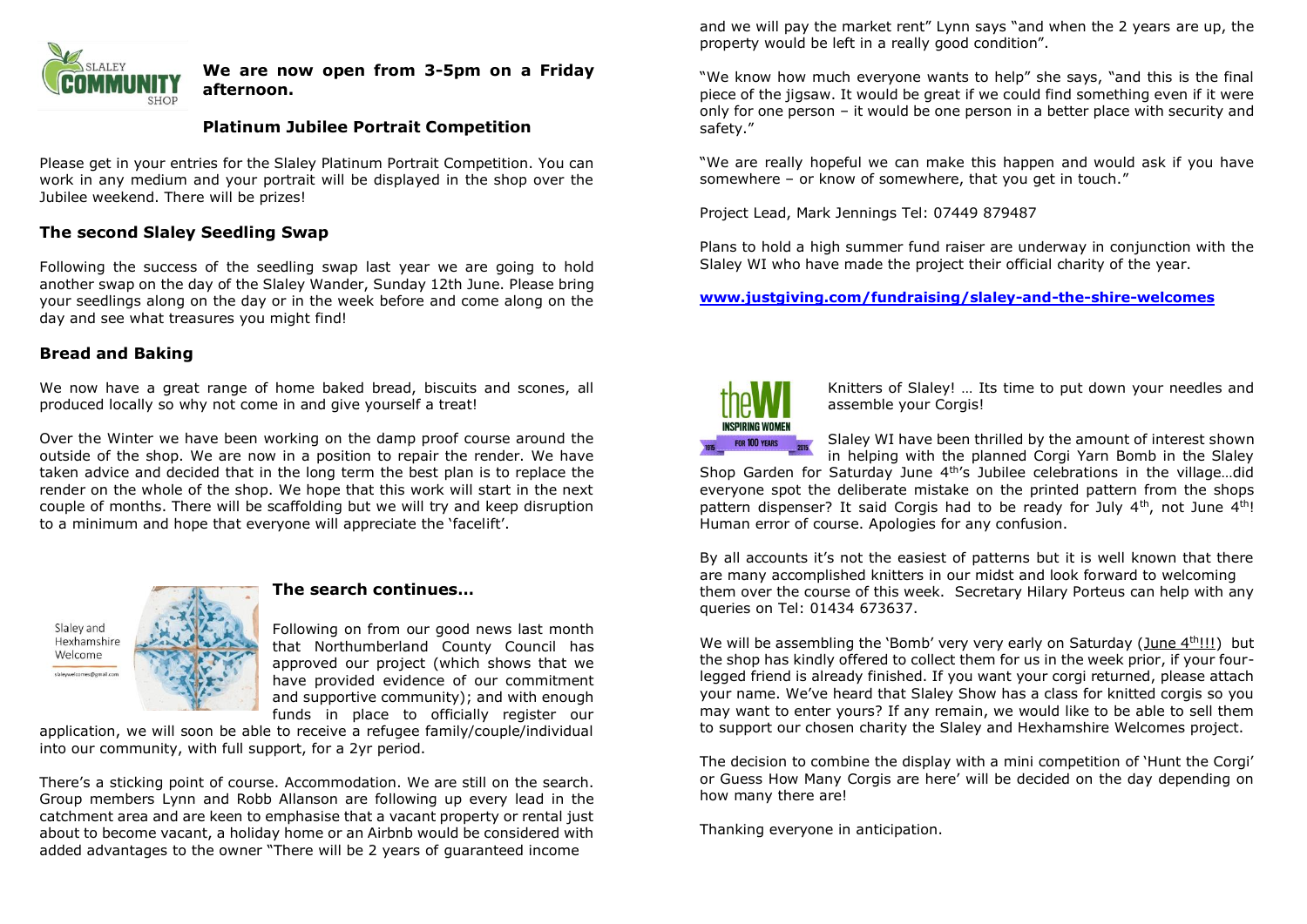# **Church News**

Weekly Sunday services at Slaley (every week) are at 10.45am. Holy Communion usually celebrated on the first Sunday of every month, but because of the special Jubilee Thanksgiving Service on 5 June, Holy Communion this month will be on Sunday 12 June. All are welcome – as always!

The next Evensong at Healey will be on Sunday 26 June at 5pm.

Sunday services continue to be are streamed on Facebook and You Tube as well as Helen's weekly

'thought for the day' each Wednesday. To find them please just click on our Facebook page:

https://www.facebook.com/moorlandgroup/ and via You Tube via our website: [www.moorland-group.org.uk](http://www.moorland-group.org.uk/)

#### **Special Services of Thanksgiving to mark the Platinum Jubilee of Queen Elizabeth II**

**Sunday 5 June at 10.45am at St Mary's Slaley**, with words and music for the whole community – all welcome! This will include a performance of the special anthem written to celebrate the Jubilee: 'In our Service', by Thomas Hewitt Jones.

And then also on **Sunday 5 June at 7.30pm at St James's Hunstanworth**, a service for the whole Moorland Group of Parishes (of which Slaley and Healey are part) followed by a bonfire, fizz and food.

#### **Ecumenical Study Group**

We look to begin again in June -on Friday 24 June - a series of three special Bible studies inspired by some of our recent conversations: *Christ is Risen! So What?* We'll be exploring the abiding meaning of the death and resurrection of Jesus through key New Testament passages.

#### **Vicarage Garden Coffee Mornings**

Weather permitting, we plan to hold a number of outdoor coffee mornings. We can fit more people outdoors than in the still-cramped back of church and the staff to serve you are captive on hand! The first, this year will be on **Tuesday 28 June**, but please keep an eye on the church notice board and our regular email updates if it looks like rain and we have to re-arrange.

#### **Helen's thought for the month.**

I commented last month about our Queen's remarkable life of duty and service. Over the Jubilee weekend, we'll say thank you for this, not least in our special service in church, but in lots of fun ways too, with puddings, portraits and quite possibly, hundreds of corgis.

The word 'service' really is central to all this. Whilst of course, the Jubilee Weekend will be a chance to have fun in lots of different ways, if it doesn't give us pause for thought about the quality of service that has marked our Queen's life, our celebrations will surely ring hollow.

It's good to remember how that extraordinary dedication to service was set out by the then Princess Elizabeth in 1947, well before she acceded to the throne,:

**"I declare before you all that my whole life whether it be long or short shall be devoted to your service... But I shall not have strength to carry out this resolution alone unless you join in it with me, as I now invite you to do: I know that your support will be unfailingly given. God help me to make good my vow, and God bless all of you who are willing to share in it."**

I hope therefore that this weekends' celebrations will offer an opportunity for us, not just to say thank you to Her Majesty, but also to those, who in this community, have indeed proved willing to share with her in such a dedication to serve others – and that's rather a lot of folk. Our Queen has richly fulfilled her vow and given us a wonderful example to follow.

#### **Slaley weather report**

I'm writing this on May 23rd and the sky is grey. We had 1mm of overnight rain, but at least the wind has dropped for now.

So far this month, our weather has been changeable. We've had nine completely dry and largely sunny days, but light winds and a real feeling of warmth have been rare. We've been promised warm, dry, and sunny weather when high pressure has been building from the south, but if it has reached us, it hasn't been here to stay. We've been more dominated by Atlantic depressions, though the heaviest rain from these has been dropped further west.

May 16th was our wettest day with 14.5mm in 24 hours. The total so far is 36.3mm, so this month will be our wettest since February. The Daily Star has promised a heatwave for the Jubilee holiday so that probably scuppers any chance of fine weather for our knitted corgis and they'll be left shivering in the shop hedge.

*Olwen Savage*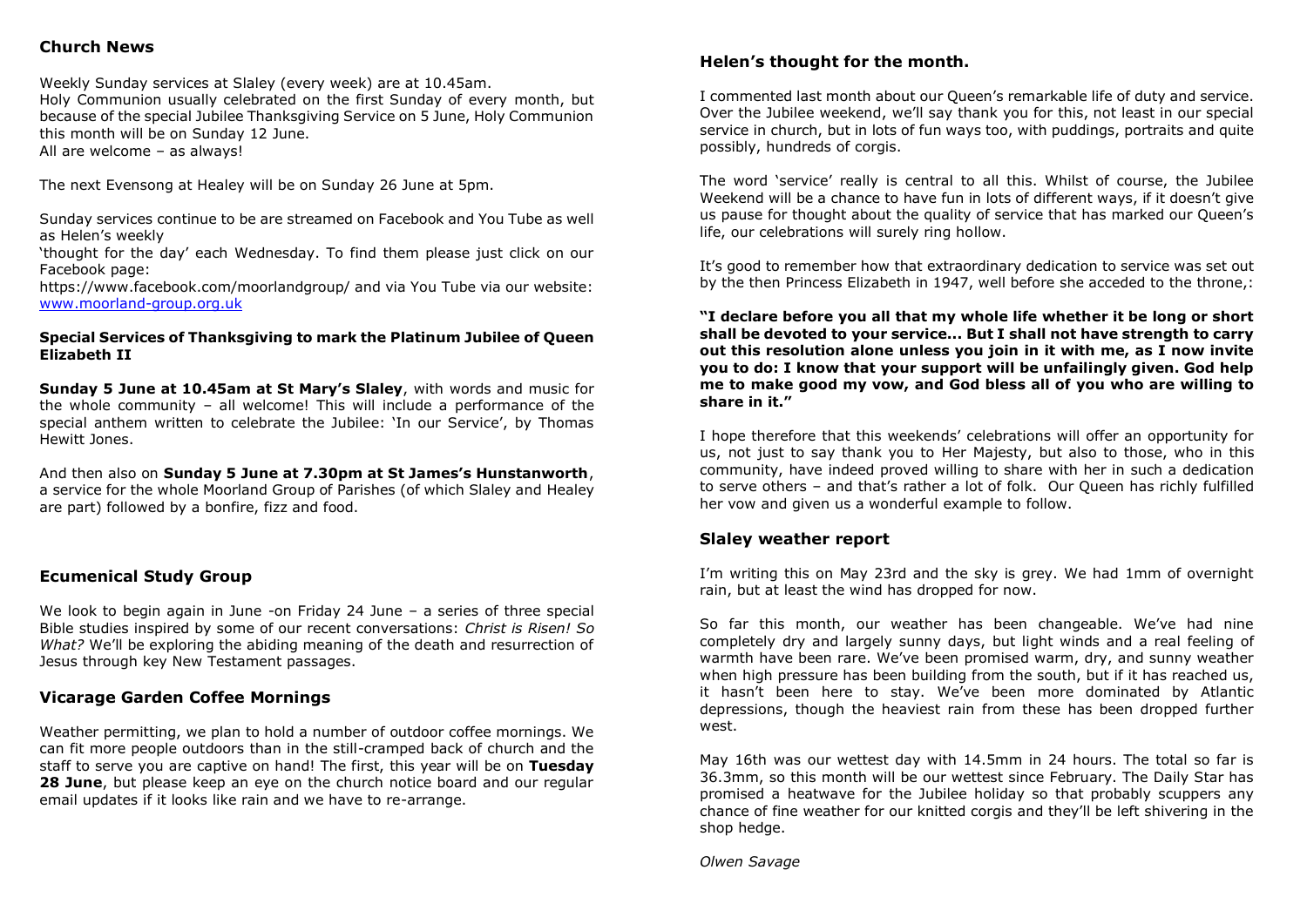

#### **Ladycross Nature Reserve**

*Working with People for Nature – Working with Nature for People*

**RARE PLANTS FIELD TRIP** - looking for rare plants around the nature reserve and possibly the surrounding forest.

#### **Monday July 4th** 2022 meet at 6.30pm.

Lead by Chris Metherell, a well known botanist and county recorder for North Northumberland.

Details and booking with Joan on 01434 673245 or jjewitt245@btinternet.com Booking is essential as numbers are limited.

**NIGHTJAR WALK**- Wednesday 13<sup>th</sup> July – details from Joan **NIGHTJAR WALK –** Wednesday 20<sup>th</sup> July – details from Joan



### **Slaley Commemoration Hall – New trustees needed!**

The hall is flourishing!

It is our centenary year, the new extension is about to be built and the hall is busier than ever. We therefore are looking for some new faces to join our jolly, committed band of trustees and help shape the future of the hall and its operations. Can you help?

Please contact Debra (07932 450874) or Stella (07838 866976) if you would like to find out more.

*Volunteers are required throughout our community to help make the parish the wonderful place it is to live. Go on, take the plunge, and get involved at the hall or any of the other organisations who need your support!* 

**Fire & Dough Pizza Van Wednesday 22nd June**

The Commemoration Hall Car park from 5 p.m. – 7.00pm

# SI ALEY PARISH WANDER **SUNDAY JUNE 12 2022** 11am-5pm

Visit gardens, a robotic milking parlour, see art and flowers, tour a nature reserve

# Start at the Commemoration Hall, Slaley, NE47 0BQ



TICKETS £5 ON THE DAY FROM THE COMMEMORATION HALL ALL PROCEEDS WILL GO TO THE PHASE TWO APPEAL FOR THE HALL CALL 01434 673388 / 673173 FOR MORE INFORMATION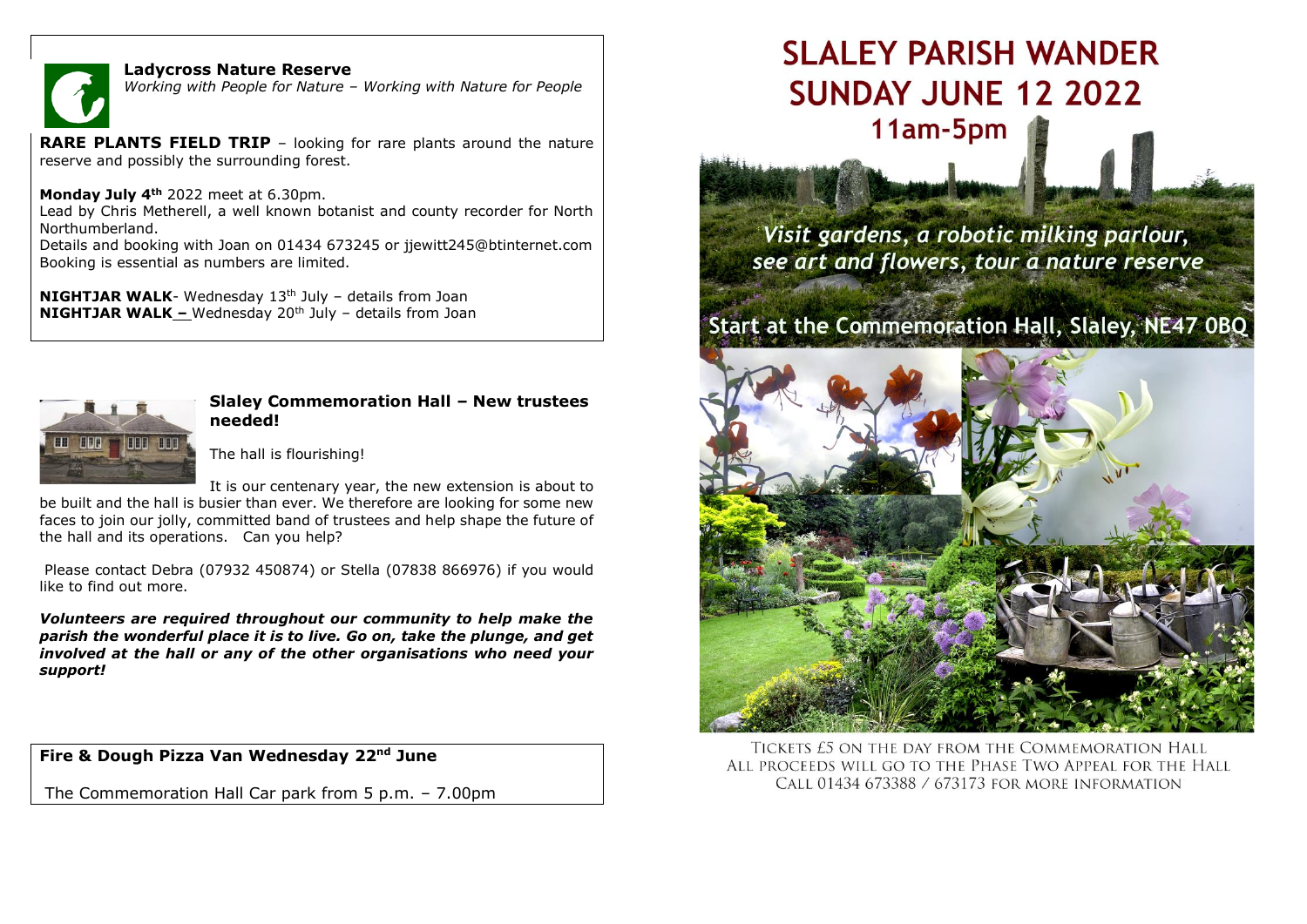#### **June 2022 gardening column- Karen Melvin**



Looking back over past garden notes, this year has been cold, no early lettuce or spinach, seedlings all languishing in the cold greenhouse. The garden is polka-dotted with fallen cherry blossom and there was a moment in the garden when it fell like gentle snow. We are enjoying the pale lemony flowers of elm trees, noticed for the first time since before lockdown. Many are from new strong trunks growing from the stools of older trees that succumbed to the disease. There is also a beautiful large elm tree here in Slaley; I hope they all survive.

 *Elm and bluebels*

Looking around the gardens that will be open for the 'Slaley Wander' on June 12th, I noticed that four of them have silver weeping pear trees, *Pyrus salicifolia pendula.* They stand out in early spring, the cool silvery leaves on the tree providing a contrast to the warmer greens at this time of year. They can be left to grow, or trimmed to a mounded half round. I cut our 30 year old weeping pear off at hedge height three years ago and it is now, thankfully, a lovely rounded shape again. Thinking of early spring colour, *Rhododendron Wine and Roses* has been flowering for over a month, a rich clear deep cerise backed by leaves with a dark red underside, setting off the flowers nicely. It is followed by the *Malus floribunda* and the unfurling leaves of the scented balsam poplar. This honey like fragrance pervades the whole garden. Also spectacular is the large bulb, Crown Imperial.

Fritillaria Lutea Imperialis



Spring is a delicate palate of pale green bursting leaves before they develop their summer deep green. Each leaf spreads itself to make chlorophyll from sunlight. I wondered if anyone had calculated the entire leaf surface of a single tree as if it were one unbroken surface. It seems there is a whole science about "leaf area index", which measures the growth of forests, crops and green land cover globally to chart the progress of crops and of climate change and habitat decline. LAI (leaf area index) is the

amount of canopy for a given area (thought of as the shadow of the tree or plant on the ground). You can use a laser or Lidar scanner or alternatively a destructive sampling method where leaves are measured and counted. I found that they pollard ancient oaks in the Zagros forest in Kurdistan, 1/4 of the tree each year, so researchers could count and measure leaves not quite so destructively. There are computer programs that trace and measure individual leaves, determine an average and then extrapolate total leaf area. It was hard to find an answer to my original thought. No poetic comparisons. But on one chart a temperate zone tree 9.5m tall, with a crown of 6 square metres, had a leaf area of 63 square metres and a rainforest tree of 13m tall, with a crown of 15 square metres, had a leaf area of 226.7 square metres. I keep this in mind when I look at the mass of fallen pink petals under a cherry or a magnolia. And how important the rain forests are.



**Commemoration Hall 6.30-7.30pm**

 **SLALEY FILM CLUB**

# **WILL WE CARRY ON FOR A 19TH SEASON?**



Come to the meeting or simply drop in to give us your views. Bring film suggestions with you as this is the first stage in organising a season of film shows.

Most important – Is someone willing to take on the role of coordinator?

#### **Please step forward if this is you**

# **Slaley Film Club**

## **June 4th**

# **A Royal Night Out (12A)**

#### **Commemoration Hall 4.00 p.m.**

In association with Slaley Parish Council, Slaley Film Club, to mark the Queen's Platinum Jubilee are screening A Royal Night Out. Inspired by true events, the film follows the antics of Princesses Elizabeth and Margaret on the evening of V.E. Day, 1945, when the King allows them to take part in the celebrations on the streets of London. Each girl, [incognito,](https://en.wikipedia.org/wiki/Anonymity) is chaperoned by an army officer with an itinerary to be back at Buckingham Palace by 1 a.m. Soon realising the planned itinerary does not fulfil their expectations of fun and meeting



the ordinary people, Margaret is the first to slip away from her escort, followed by Elizabeth.

The film is free to all comers and tea and cake will be served following the screening